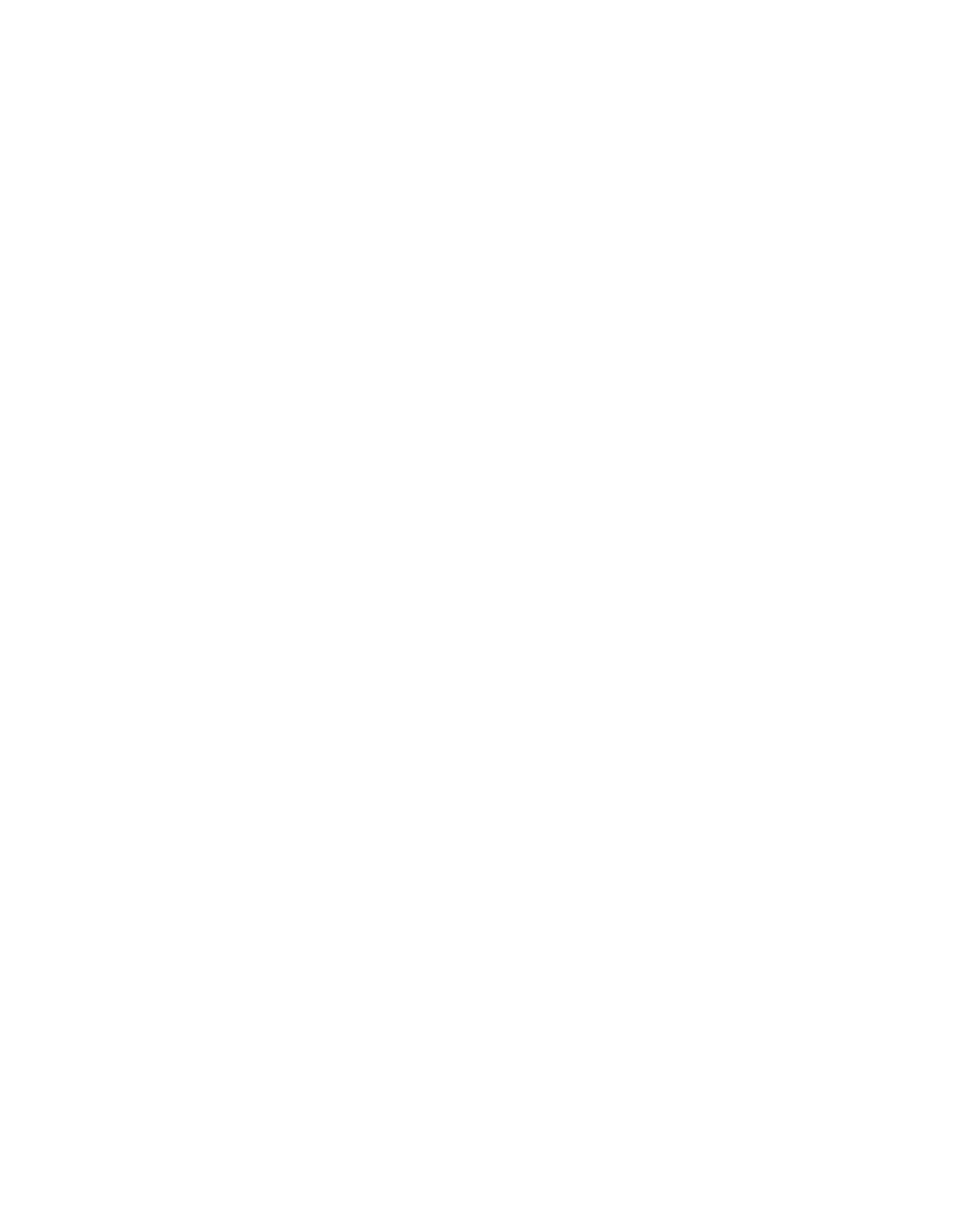## **BID TABULATION**

7/21/2021 ndale Parks Improvements Project IOWA CITY, IOWA

| McComas Lacina Construction - Iowa City, |                  | All American Concrete Inc. - West Liberty, |                  |
|------------------------------------------|------------------|--------------------------------------------|------------------|
| ΙA                                       |                  | ΙA                                         |                  |
| 10% Bid Bond                             | X                | 10% Bid Bond                               | x                |
| Addendum #1                              | X                | Addendum #1                                | x                |
| Addendum #2                              | X                | Addendum #2                                | x                |
| <b>Bidder Status</b>                     | X                | <b>Bidder Status</b>                       | x                |
| <b>Form of Proposal</b>                  |                  | <b>Form of Proposal</b>                    |                  |
| <b>UNIT PRICE</b>                        | <b>EXTENSION</b> | <b>UNIT PRICE</b>                          | <b>EXTENSION</b> |
|                                          |                  |                                            |                  |

| \$6,000.00<br>\$6,000.00<br>\$10,500.00<br>\$10,500.00<br>\$35,000.00<br>\$33,000.00<br>\$35,000.00<br>\$33,000.00 |  |
|--------------------------------------------------------------------------------------------------------------------|--|
|                                                                                                                    |  |
|                                                                                                                    |  |
|                                                                                                                    |  |
| \$2,500.00<br>\$2,500.00<br>\$5,000.00<br>\$5,000.00                                                               |  |
|                                                                                                                    |  |
| \$1,200.00<br>\$1,500.00<br>\$1,200.00<br>\$1,500.00                                                               |  |
| \$400.00<br>\$400.00<br>\$900.00<br>\$900.00                                                                       |  |
| \$24,000.00<br>\$24,000.00<br>\$21,600.00<br>\$21,600.00                                                           |  |
| \$4,000.00<br>\$4,000.00<br>\$8,500.00<br>\$8,500.00                                                               |  |
| \$8,000.00<br>\$8,000.00<br>\$8,800.00<br>\$8,800.00                                                               |  |
| \$5,500.00<br>\$5,500.00<br>\$6,000.00<br>\$6,000.00                                                               |  |
| \$1,500.00<br>\$1,500.00<br>\$2,000.00<br>\$2,000.00                                                               |  |
| \$500.00<br>\$500.00<br>\$500.00<br>\$500.00                                                                       |  |
| \$500.00<br>\$500.00<br>\$1,250.00<br>\$1,250.00                                                                   |  |
| \$5,000.00<br>\$5,000.00<br>\$4,200.00<br>\$4,200.00                                                               |  |
| \$17,400.00<br>\$17,400.00<br>\$20,000.00<br>\$20,000.00                                                           |  |
| \$500.00<br>\$750.00<br>\$750.00<br>\$500.00                                                                       |  |
| \$4,500.00<br>\$4,500.00<br>\$10,800.00<br>\$10,800.00                                                             |  |
| \$44,500.00<br>\$44,500.00<br>\$61,500.00<br>\$61,500.00                                                           |  |
| \$13,000.00<br>\$13,000.00<br>\$23,000.00<br>\$23,000.00                                                           |  |
| \$174,000.00<br>\$219,800.00                                                                                       |  |

| No Bid | \$31,000.00 | \$31,000.00 |
|--------|-------------|-------------|

| 00 l<br>- 4<br>. ( )( )( ). | 00 <sub>1</sub><br>.OOC<br>۰Д | .00<br>חרצ | .00<br><u>л.</u> |
|-----------------------------|-------------------------------|------------|------------------|
|                             |                               |            |                  |